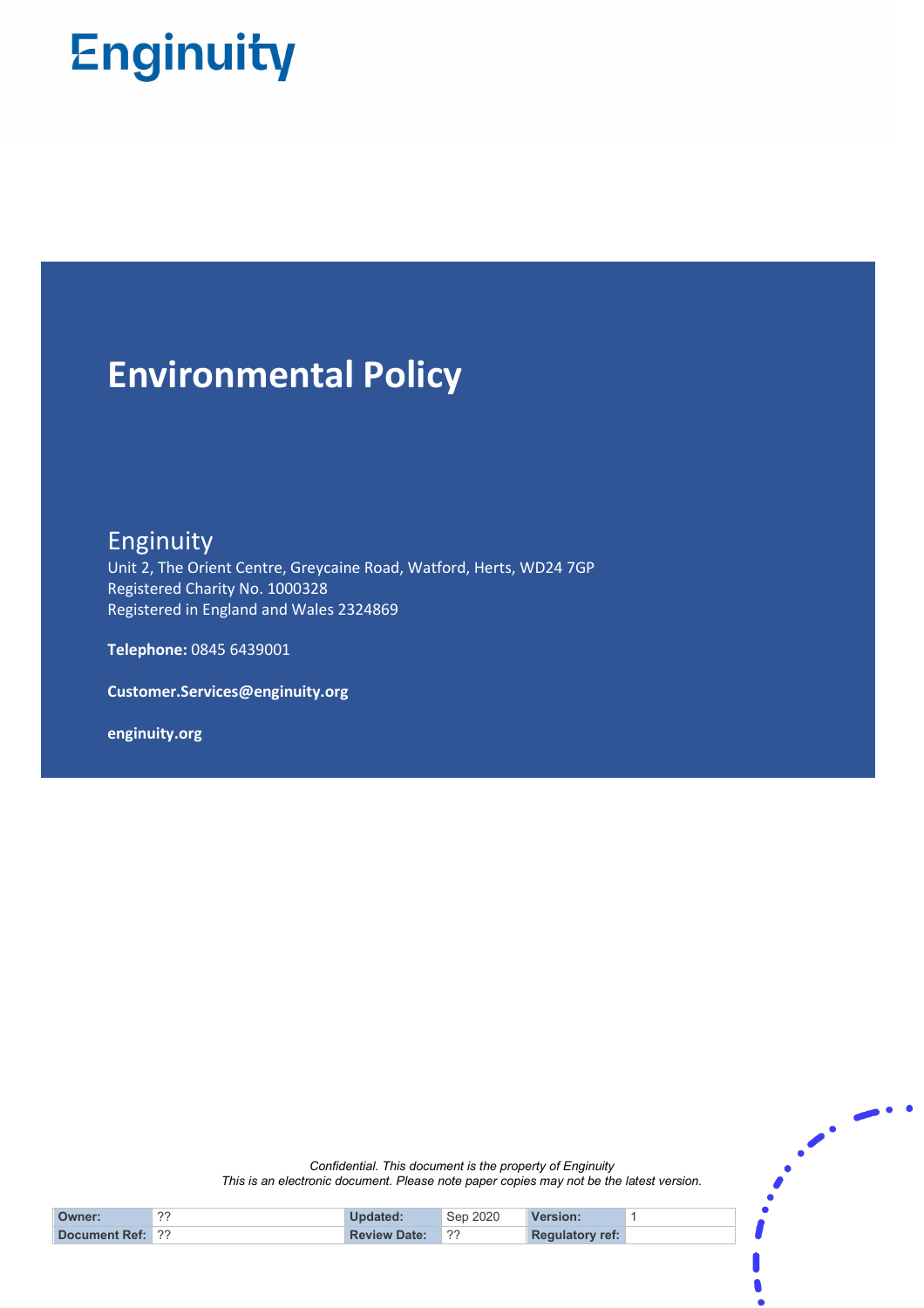| <b>Environmental Policy</b>                                    |                                     |  |  |  |
|----------------------------------------------------------------|-------------------------------------|--|--|--|
| Applies to:                                                    | All Staff                           |  |  |  |
| Effective from and replaces all previous<br>policies prior to: | 30 September 2020                   |  |  |  |
| Owned by:                                                      | <b>Chief Sustainability Officer</b> |  |  |  |

| <b>Change History</b><br>Changes to specific sections of this document from the previous version are listed below |                             |                             |               |             |  |  |  |  |
|-------------------------------------------------------------------------------------------------------------------|-----------------------------|-----------------------------|---------------|-------------|--|--|--|--|
| Version<br>No.                                                                                                    | <b>Section</b><br>Reference | <b>Summary of Changes</b>   | <b>Author</b> | <b>Date</b> |  |  |  |  |
|                                                                                                                   | Whole doc                   | Initial Issue for Enginuity | <b>FS</b>     | Sep 20      |  |  |  |  |
|                                                                                                                   |                             |                             |               |             |  |  |  |  |
|                                                                                                                   |                             |                             |               |             |  |  |  |  |
|                                                                                                                   |                             |                             |               |             |  |  |  |  |
|                                                                                                                   |                             |                             |               |             |  |  |  |  |
|                                                                                                                   |                             |                             |               |             |  |  |  |  |
|                                                                                                                   |                             |                             |               |             |  |  |  |  |
|                                                                                                                   |                             |                             |               |             |  |  |  |  |
|                                                                                                                   |                             |                             |               |             |  |  |  |  |
|                                                                                                                   |                             |                             |               |             |  |  |  |  |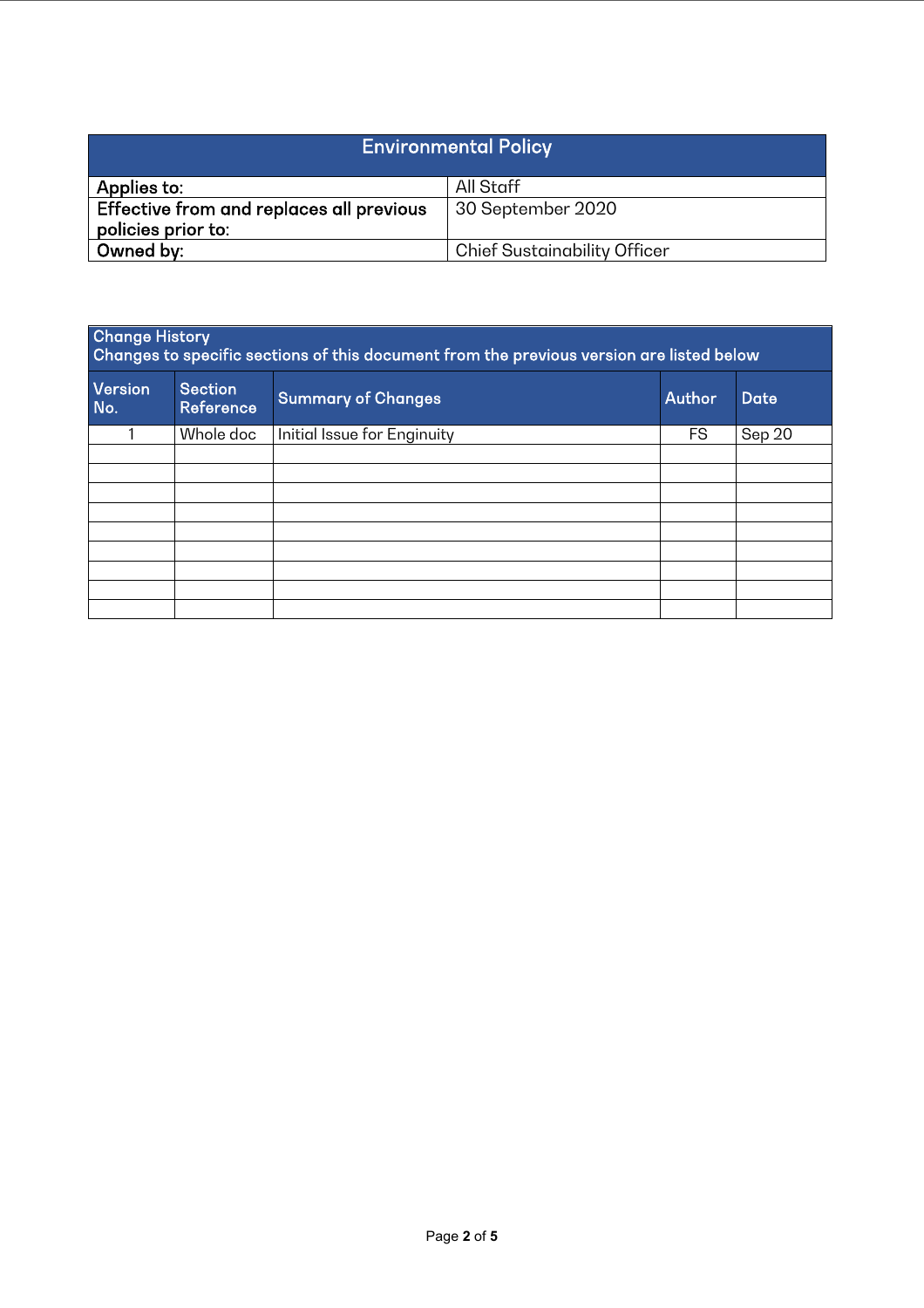### Contents

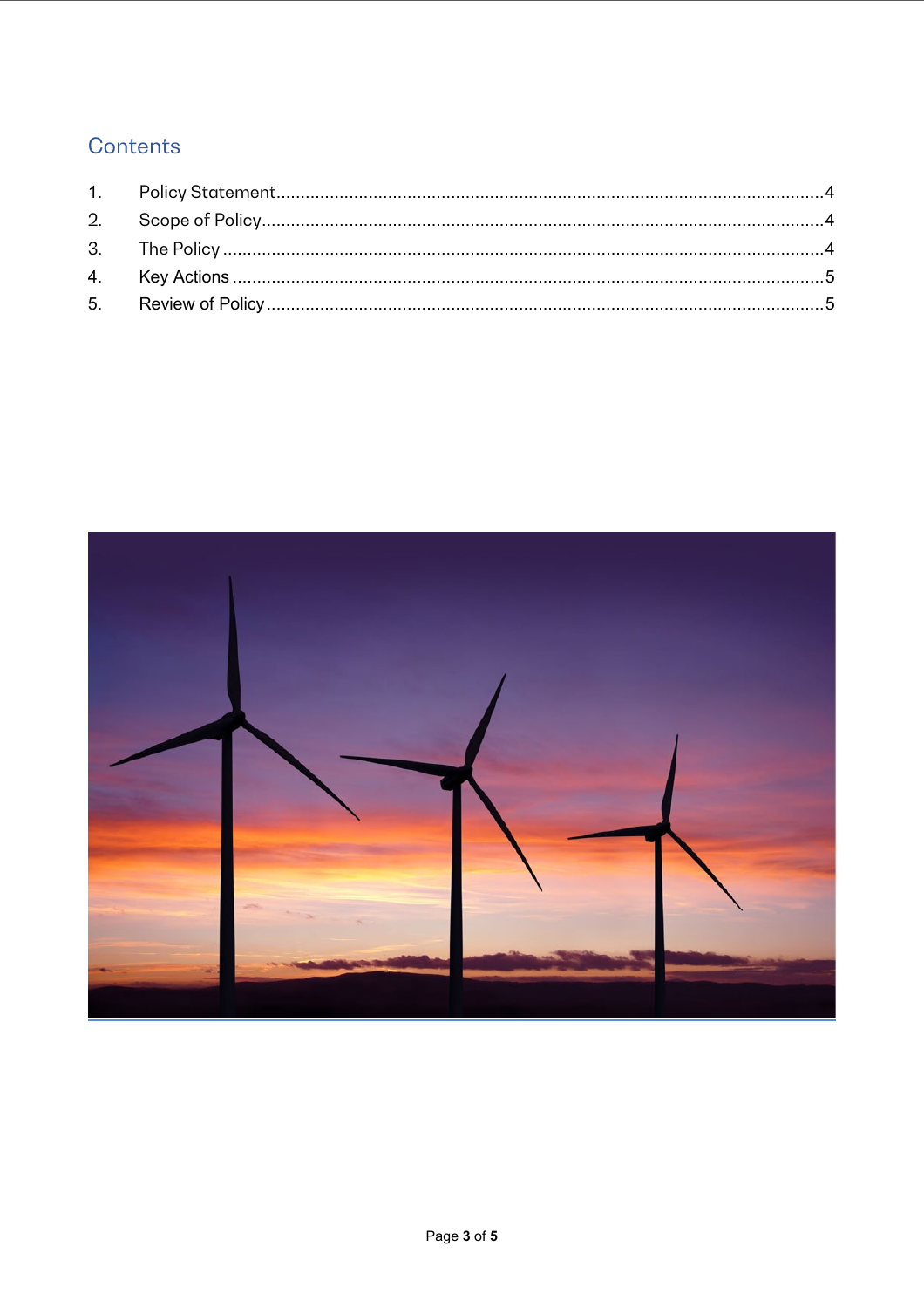#### <span id="page-3-0"></span>**1.** Policy Statement

The Enginuity Group acknowledges the importance of environmental protection and is committed to sustainable development (meeting the needs of the present without compromising the ability of future generations to meet their own needs) as a guiding principle within our work. Concern for the environment is an integral and fundamental part of this commitment. Our aim is to reduce the impact on the environment from our operations.

#### <span id="page-3-1"></span>2. Scope of Policy

This policy applies to all employees working within Enginuity Group and aims to inform them of our position in relation to Environmental and Sustainability and to reducing our business carbon footprint.

We will assess the environmental impacts of our operations and set objectives and targets in order to improve our environmental performance.

#### <span id="page-3-2"></span>3. The Policy

The Enginuity Group recognises that day-to-day operations can impact both directly and indirectly on the environment. Enginuity recognises that the environment, communities and our employees are vital to the success of our business; responsible business is one of the company's most important values, and highlights our commitment to sustainable development and contribution to the society we work and live in.

We will:

- Promote responsibility for the environment within the organisation and communicate and implement this policy at all levels within the workforce;
- Reduce the use of energy, water and other resources and regularly review our performance;
- Minimise waste by reduction, re-use and recycling methods;
- Comply with all relevant environmental legislation/regulation;
- Reduce our carbon footprint through paper free, and use of technology
- Ensure that our policies and services are developed in a way that is complimentary to this policy;
- Ensure our investments are socially ethical and environmentally aware;
- Identify and provide appropriate training, advice and information for staff and encourage them to develop new ideas and initiatives;